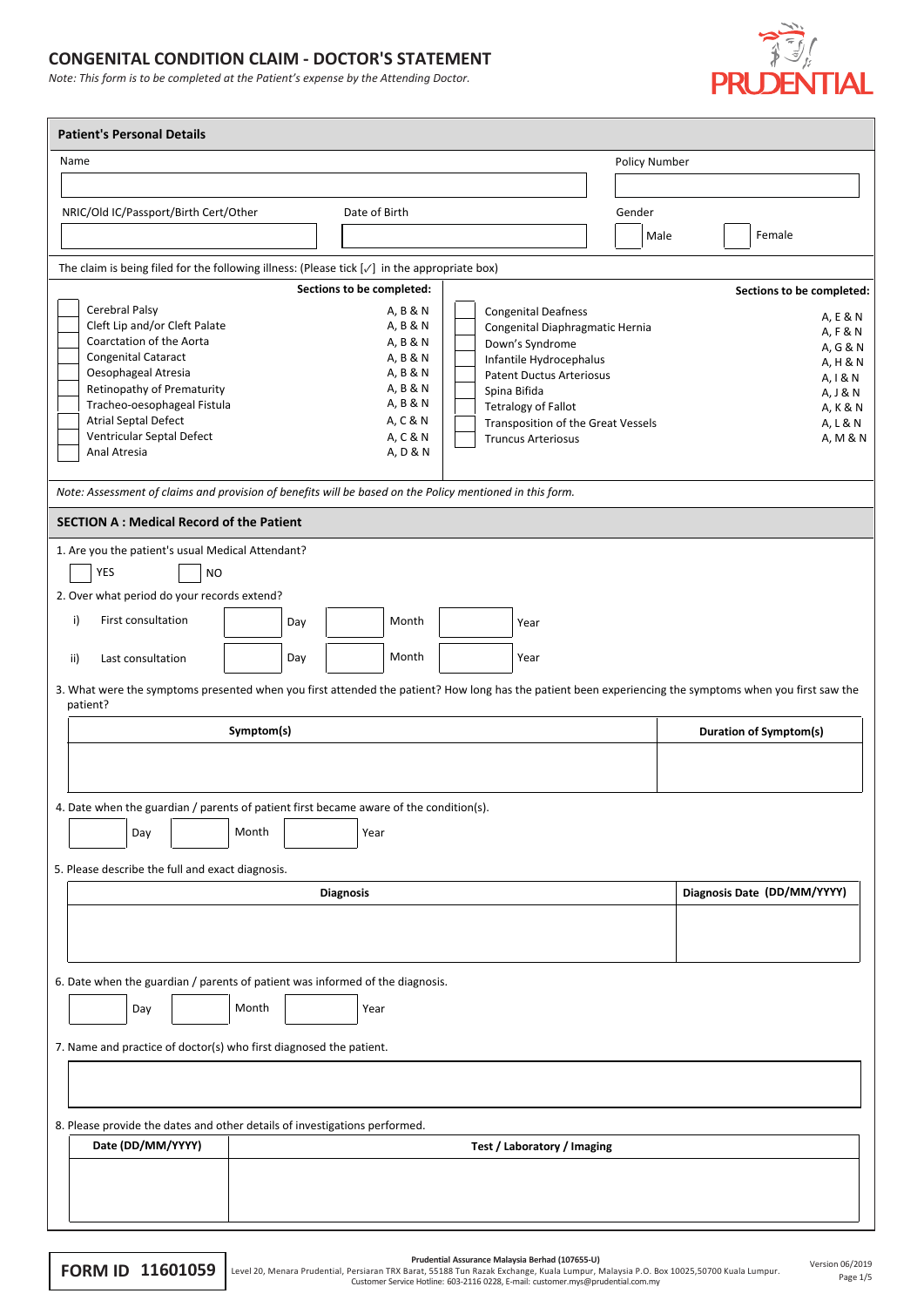| 9. Is the diagnosis related to any of the following? (Please tick $[\checkmark]$ and circle the relevant option)<br>Pregnancy resulting from fertility treatment, including in-vitro fertilisation<br>Chosen to have a termination of pregnancy other than for medical reasons<br>Alcohol or Substance Abuse/Addiction          |                                                                                                                                                                                                                                                                                                                       |
|---------------------------------------------------------------------------------------------------------------------------------------------------------------------------------------------------------------------------------------------------------------------------------------------------------------------------------|-----------------------------------------------------------------------------------------------------------------------------------------------------------------------------------------------------------------------------------------------------------------------------------------------------------------------|
| AIDS / HIV Positive<br>Violation of laws / Strike / Riots                                                                                                                                                                                                                                                                       |                                                                                                                                                                                                                                                                                                                       |
| <b>SECTION B</b><br><b>- Cerebral Palsy</b><br>- Cleft Lip and/or Cleft Plate<br><b>Example 1 Coarctation of the Aorta</b><br><b>- Congenital Cataract</b>                                                                                                                                                                      | " Oesophageal Atresia<br>Retinopathy of Prematurity<br>Tracheo-oesophageal Fistula                                                                                                                                                                                                                                    |
| 1. Was there any procedure/surgery performed for the congenital condition?<br><b>YES</b><br><b>NO</b><br>If Yes, kindly provide the Date of Surgery.<br>Month<br>Day<br>Year<br>2. Please specify the type of procedure/surgery done.                                                                                           |                                                                                                                                                                                                                                                                                                                       |
| 3. Name of surgeon and speciality.                                                                                                                                                                                                                                                                                              |                                                                                                                                                                                                                                                                                                                       |
| reports that are available.                                                                                                                                                                                                                                                                                                     | 4. Please enclose copies of all reports, radiological procedures, CT scanning, laboratory evidence, other imaging procedure, etc. and any relevant hospital                                                                                                                                                           |
| <b>SECTION C</b><br><b>Atrial Septal Defect</b>                                                                                                                                                                                                                                                                                 | • Ventricular Septal Defect                                                                                                                                                                                                                                                                                           |
| embolisation or irreversible pulmonary vascular disease?<br><b>YES</b><br><b>NO</b><br>2. The date on which the surgical closure is scheduled to be performed.:<br>Month<br>Day<br>Year<br>3. What are the further procedures or surgery planned?<br>4. Please provide details of the patient's current condition.              | 1. Does the patient's condition warrant surgical closure for the reversal of haemodynamic abnormalities and the prevention of heart failure, paradoxic<br>5. Please enclose copies of all reports, radiological procedures, CT scanning, laboratory evidence, other imaging procedure, etc. and any relevant hospital |
| reports that are available.<br>• Anal Atresia<br><b>SECTION D</b>                                                                                                                                                                                                                                                               |                                                                                                                                                                                                                                                                                                                       |
| 1. Does the patient have high imperforated anus needing colostomy?<br><b>YES</b><br><b>NO</b><br>2. Was there any procedure/surgery performed for the congenital condition?<br>YES<br><b>NO</b><br>If Yes, kindly provide the Date of Surgery.<br>Month<br>Day<br>Year<br>3. Kindly specify the type of procedure/surgery done. |                                                                                                                                                                                                                                                                                                                       |
| 4. Name of surgeon and speciality.                                                                                                                                                                                                                                                                                              |                                                                                                                                                                                                                                                                                                                       |
|                                                                                                                                                                                                                                                                                                                                 | 5. Please enclose copies of all reports, radiological procedures, CT scanning, laboratory evidence, other imaging procedure, etc. and any relevant hospital                                                                                                                                                           |
| reports that are available.                                                                                                                                                                                                                                                                                                     |                                                                                                                                                                                                                                                                                                                       |
| FORM ID 11601059                                                                                                                                                                                                                                                                                                                | Prudential Assurance Malaysia Berhad (107655-U)<br>Version 06/2019<br>Level 20, Menara Prudential, Persiaran TRX Barat, 55188 Tun Razak Exchange, Kuala Lumpur, Malaysia P.O. Box 10025,50700 Kuala Lumpur.<br>Page 2/!<br>Customer Service Hotline: 603-2116 0228, E-mail: customer.mys@prudential.com.my            |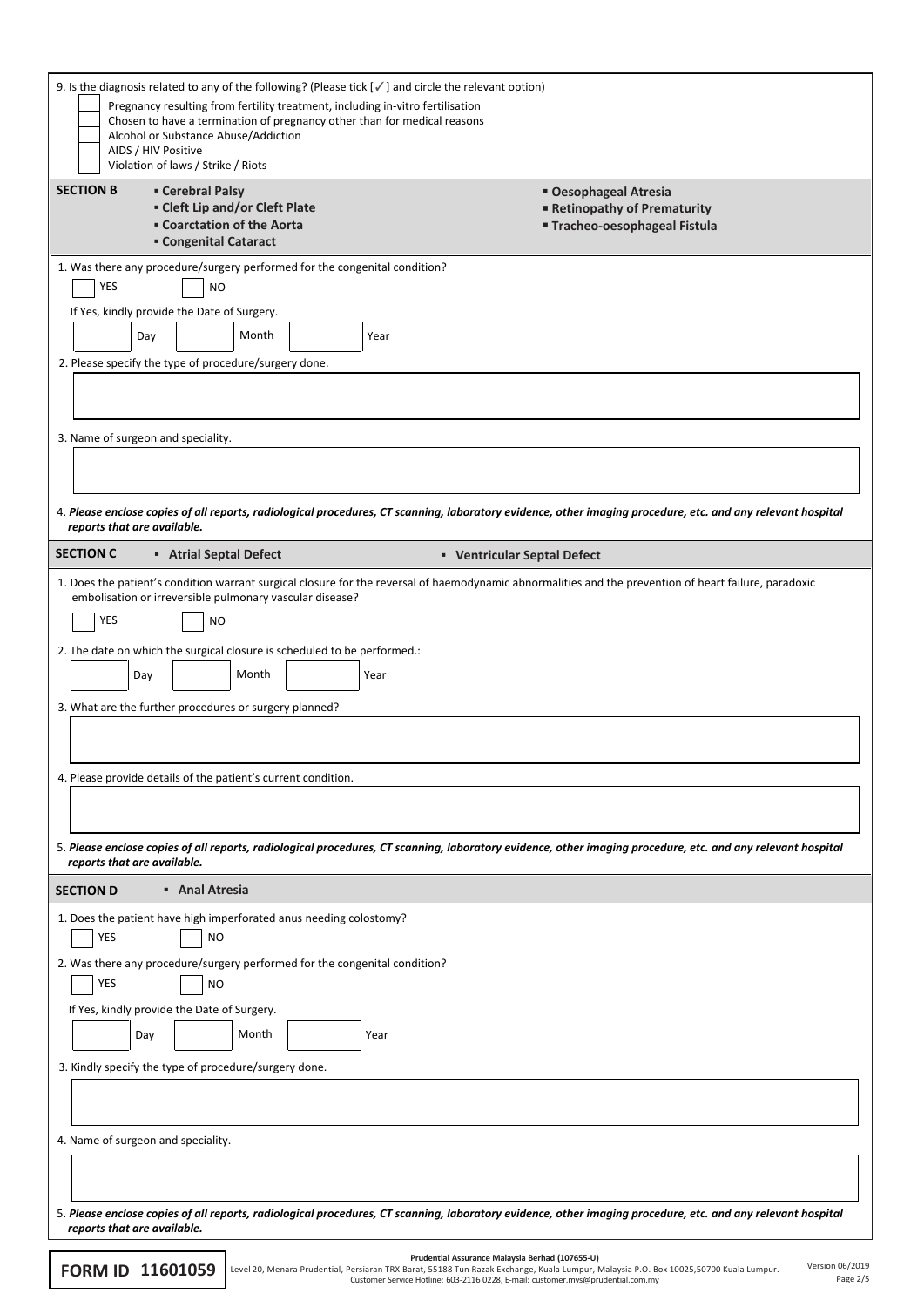| <b>SECTION E</b><br><b>• Congenital Deafness</b>                                                                                                                                                                   |
|--------------------------------------------------------------------------------------------------------------------------------------------------------------------------------------------------------------------|
| 1. Did the patient suffer for loss of hearing of both ears present at birth?                                                                                                                                       |
| YES<br><b>NO</b>                                                                                                                                                                                                   |
| 2. Was there any confinement to a Hospital required directly for the treatment of the congenital deafness?                                                                                                         |
| YES<br><b>NO</b>                                                                                                                                                                                                   |
| If Yes, kindly provide the Date of Admission.                                                                                                                                                                      |
| Year                                                                                                                                                                                                               |
| 3. What was the treatment given?                                                                                                                                                                                   |
|                                                                                                                                                                                                                    |
| 4. Name of doctor and speciality.                                                                                                                                                                                  |
|                                                                                                                                                                                                                    |
|                                                                                                                                                                                                                    |
| 5. Please enclose copies of all reports, radiological procedures, CT scanning, laboratory evidence, other imaging procedure, etc. and any relevant hospital<br>reports that are available.                         |
| <b>SECTION F</b><br><b>• Congenital Diaphragmatic Hernia</b>                                                                                                                                                       |
| 1. Was there any presence of abdominal organs in the chest cavity at birth?                                                                                                                                        |
| YES<br><b>NO</b>                                                                                                                                                                                                   |
| 2. Was the condition associated with pulmonary hypolasia or an underdeveloped heart?<br>YES                                                                                                                        |
| NO.<br>3. Please enclose copies of all reports, radiological procedures, CT scanning, laboratory evidence, other imaging procedure, etc. and any relevant hospital                                                 |
| reports that are available.                                                                                                                                                                                        |
| <b>SECTION G</b><br><b>•</b> Down's Syndrome                                                                                                                                                                       |
| 1. Is there an extra chromosome 21?                                                                                                                                                                                |
| YES<br>ΝO                                                                                                                                                                                                          |
| If Yes,                                                                                                                                                                                                            |
| 2. Does the patient exhibit as listed below:<br>i) Muscular hypotonicity<br>YES<br><b>NO</b>                                                                                                                       |
| ii) Microcephaly<br>YES<br>NO                                                                                                                                                                                      |
| iii) Brachycephaly<br>YES<br>NO                                                                                                                                                                                    |
| YES<br><b>NO</b><br>iv) Flattened occiput                                                                                                                                                                          |
| 3. What is the nature and extent of retardation of physical and mental development?                                                                                                                                |
|                                                                                                                                                                                                                    |
|                                                                                                                                                                                                                    |
| <b>SECTION H</b><br><b>Infantile Hydrocephalus</b>                                                                                                                                                                 |
| 1. Does the patient have enlargement of the cerebrospinal fluid spaces resulting from obstruction of flow pathway between the secretion sites in the<br>ventricles and absorption sites in the subarachnoid space? |
| YES<br><b>NO</b>                                                                                                                                                                                                   |
| 2. Is the patient's condition serious enough to warrant the placement of a shunt?                                                                                                                                  |
| YES<br><b>NO</b>                                                                                                                                                                                                   |
| 3. The date on which the surgery is scheduled to be performed.                                                                                                                                                     |
| Year                                                                                                                                                                                                               |
| 4. What are the further procedures or surgery planned?                                                                                                                                                             |
|                                                                                                                                                                                                                    |
|                                                                                                                                                                                                                    |
| 5. Please give details of the patient's current condition.                                                                                                                                                         |
|                                                                                                                                                                                                                    |
| 6. Please enclose copies of all reports, radiological procedures, CT scanning, laboratory evidence, other imaging procedure, etc. and any relevant hospital                                                        |
| reports that are available.                                                                                                                                                                                        |
| Prudential Assurance Malaysia Berhad (107655-U)<br>Version 06/2019<br>TDVD                                                                                                                                         |

Prudential Assurance Malaysia Berhad (107655-U)<br>Customer Service Hotline: 63188 Tun Razak Exchange, Kuala Lumpur, Malaysia P.O. Box 10025,50700 Kuala Lumpur.<br>Customer Service Hotline: 603-2116 0228, E-mail: customer.mys@pr

Page 3/5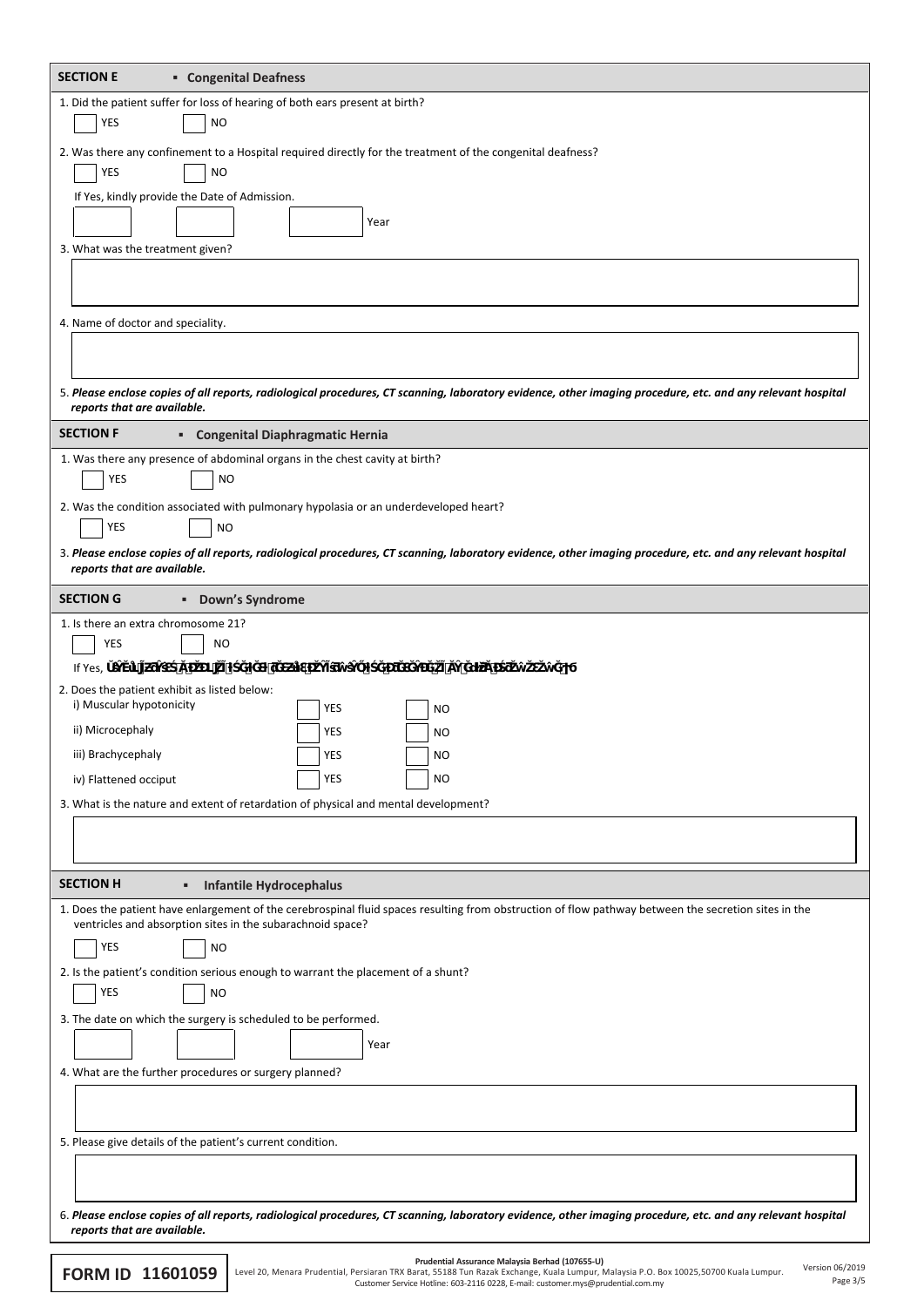| 1. Does the patient's ductus arteriosus fail to close spontaneously?<br>YES<br><b>NO</b><br>2. Did the patient start on medication treatment?<br>YES<br><b>NO</b><br>If Yes, kindly provide the Date of Treatment done.<br>Year<br>3. Did the patient's ductus arteriosus fail to close with medication?<br>YES<br><b>NO</b><br>4. Was there any procedure/surgery perform for the congenital condition?<br>YES<br><b>NO</b><br>If Yes, kindly provide the Date of Treatment done.<br>Year<br>5. Kindly specify the type of procedure/surgery done.<br>6. Name of surgeon and speciality. |  |  |  |  |
|-------------------------------------------------------------------------------------------------------------------------------------------------------------------------------------------------------------------------------------------------------------------------------------------------------------------------------------------------------------------------------------------------------------------------------------------------------------------------------------------------------------------------------------------------------------------------------------------|--|--|--|--|
|                                                                                                                                                                                                                                                                                                                                                                                                                                                                                                                                                                                           |  |  |  |  |
|                                                                                                                                                                                                                                                                                                                                                                                                                                                                                                                                                                                           |  |  |  |  |
|                                                                                                                                                                                                                                                                                                                                                                                                                                                                                                                                                                                           |  |  |  |  |
|                                                                                                                                                                                                                                                                                                                                                                                                                                                                                                                                                                                           |  |  |  |  |
|                                                                                                                                                                                                                                                                                                                                                                                                                                                                                                                                                                                           |  |  |  |  |
|                                                                                                                                                                                                                                                                                                                                                                                                                                                                                                                                                                                           |  |  |  |  |
|                                                                                                                                                                                                                                                                                                                                                                                                                                                                                                                                                                                           |  |  |  |  |
|                                                                                                                                                                                                                                                                                                                                                                                                                                                                                                                                                                                           |  |  |  |  |
|                                                                                                                                                                                                                                                                                                                                                                                                                                                                                                                                                                                           |  |  |  |  |
|                                                                                                                                                                                                                                                                                                                                                                                                                                                                                                                                                                                           |  |  |  |  |
|                                                                                                                                                                                                                                                                                                                                                                                                                                                                                                                                                                                           |  |  |  |  |
|                                                                                                                                                                                                                                                                                                                                                                                                                                                                                                                                                                                           |  |  |  |  |
| 7. Please enclose copies of all reports, radiological procedures, CT scanning, laboratory evidence, other imaging procedure, etc. and any relevant hospital<br>reports that are available.                                                                                                                                                                                                                                                                                                                                                                                                |  |  |  |  |
| <b>SECTION J</b><br>• Spina Bifida                                                                                                                                                                                                                                                                                                                                                                                                                                                                                                                                                        |  |  |  |  |
| 1. Please describe the extent of the defective closure of the spinal column due to a neural tube defect?                                                                                                                                                                                                                                                                                                                                                                                                                                                                                  |  |  |  |  |
|                                                                                                                                                                                                                                                                                                                                                                                                                                                                                                                                                                                           |  |  |  |  |
|                                                                                                                                                                                                                                                                                                                                                                                                                                                                                                                                                                                           |  |  |  |  |
| 2. Did the patient's Spinal Bifida resulted from meningomyelocele or meningocele?<br>YES<br><b>NO</b>                                                                                                                                                                                                                                                                                                                                                                                                                                                                                     |  |  |  |  |
| If Yes, please specify.                                                                                                                                                                                                                                                                                                                                                                                                                                                                                                                                                                   |  |  |  |  |
|                                                                                                                                                                                                                                                                                                                                                                                                                                                                                                                                                                                           |  |  |  |  |
| 3. Is the condition associated with neurological deficit?<br>YES<br><b>NO</b>                                                                                                                                                                                                                                                                                                                                                                                                                                                                                                             |  |  |  |  |
| If Yes, please specify.                                                                                                                                                                                                                                                                                                                                                                                                                                                                                                                                                                   |  |  |  |  |
|                                                                                                                                                                                                                                                                                                                                                                                                                                                                                                                                                                                           |  |  |  |  |
| 4. Please enclose copies of all reports, radiological procedures, CT scanning, laboratory evidence, other imaging procedure, etc. and any relevant hospital                                                                                                                                                                                                                                                                                                                                                                                                                               |  |  |  |  |
| reports that are available.<br><b>SECTION K</b>                                                                                                                                                                                                                                                                                                                                                                                                                                                                                                                                           |  |  |  |  |
| <b>Exercise Tetralogy of Fallot</b><br>1. Does the patient has any of the anatomic abnormality listed below:                                                                                                                                                                                                                                                                                                                                                                                                                                                                              |  |  |  |  |
| i) Severe or total obstruction of right ventricular outflow tract<br>YES<br>NO.                                                                                                                                                                                                                                                                                                                                                                                                                                                                                                           |  |  |  |  |
| ii) Ventricular septal defect<br>YES<br>NO.                                                                                                                                                                                                                                                                                                                                                                                                                                                                                                                                               |  |  |  |  |
| YES<br>iii) Dextroposition of the aorta with septal overrid<br>NO                                                                                                                                                                                                                                                                                                                                                                                                                                                                                                                         |  |  |  |  |
| YES<br>NO.                                                                                                                                                                                                                                                                                                                                                                                                                                                                                                                                                                                |  |  |  |  |
| iv) Right ventricular hypertrophy as confirmed by an echocardiogram                                                                                                                                                                                                                                                                                                                                                                                                                                                                                                                       |  |  |  |  |
| 2. Please enclose copies of all reports, radiological procedures, CT scanning, laboratory evidence, other imaging procedure, etc. and any relevant hospital<br>reports that are available.                                                                                                                                                                                                                                                                                                                                                                                                |  |  |  |  |
|                                                                                                                                                                                                                                                                                                                                                                                                                                                                                                                                                                                           |  |  |  |  |

**FORM ID 11601059** Level 20, Menara Prudential, Persiaran TRX Barat, S5188 Tun Razak Exchange, Kuala Lumpur, Version 06/2015 Level 20, Menara Prudential, Persiaran TRX Barat, S5188 Tun Razak Exchange, Kuala Lumpur, Version

Page 4/5